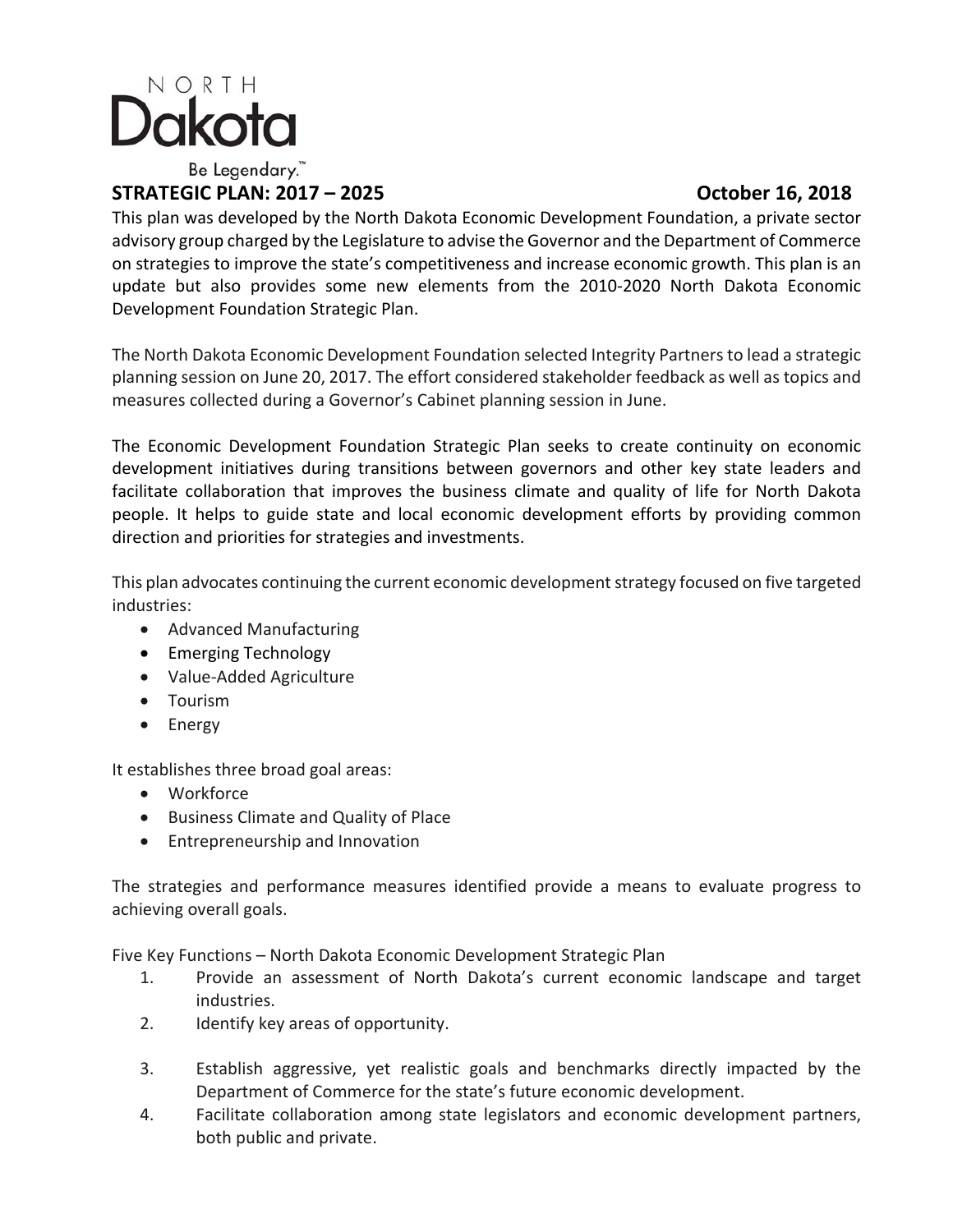5. Provide continuity on economic development initiatives during transitions between governors and other key state leaders.

# **NORTH DAKOTA'S FUTURE**

### **SIX ESSENTIAL STRATEGIES FOR CONTINUED GROWTH**

- 1. **Business Climate.**  Maintain a positive business climate that supports private sector investment, growth and job creation.
- 2. **Research.** Continue investing in university‐based research and development conducted with the private sector that engages North Dakota in emerging technologies and work to fast‐ track commercialization.
- 3. **Entrepreneurship.**  Embrace entrepreneurship and foster a culture of entrepreneurship where innovative, vibrant companies can thrive.
- 4. **Workforce Development.** Continue investing in statewide talent strategies that address education, training recruitment and retention to provide a 21st Century workforce to fuel long‐term business growth.
- 5. **Trade.** Promote export trade by helping North Dakota businesses be competitive in the global marketplace.
- 6. **Community Development.** Support communities in building healthy, financially sustainable, vibrant spaces that attract business and workforce.

## **SUPPORTING STRATEGY ‐ WORKFORCE DEVELOPMENT**

#### **GOAL 1**

**Develop, attract and retain the 21st Century workforce needed to support the success and growth of North Dakota's businesses and targeted industries.** 

## **OBJECTIVES**

- **1. Support enhanced workforce strategy driven by the Workforce Development Council, Department of Commerce, Job Service ND and the Labor Department that focus on resolving our near‐ and long‐term workforce challenges.** 
	- ‐ *Adopt a collaborative approach to delivery of workforce tactic that reduces duplication of efforts and support cross‐team metrics.*
- *2.* **Drive the retention and recruitment of workforce through Department of Commerce marketing (image and awareness).**
	- ‐ *Connect students at an early age to ensure they embrace the value of North Dakota as a retention strategy.*
	- ‐ *Attract expatriates to return and seek opportunity in North Dakota.*
	- ‐ *Attract new workforce to North Dakota.*
	- ‐ *Work with higher education to foster alumni marketing across schools and programs.*
	- ‐ *Build a national network of ambassadors with the information needed to aid in recruitment of resources to North Dakota.*
- **3. Coordination of resources across the state teams to grow North Dakota's future**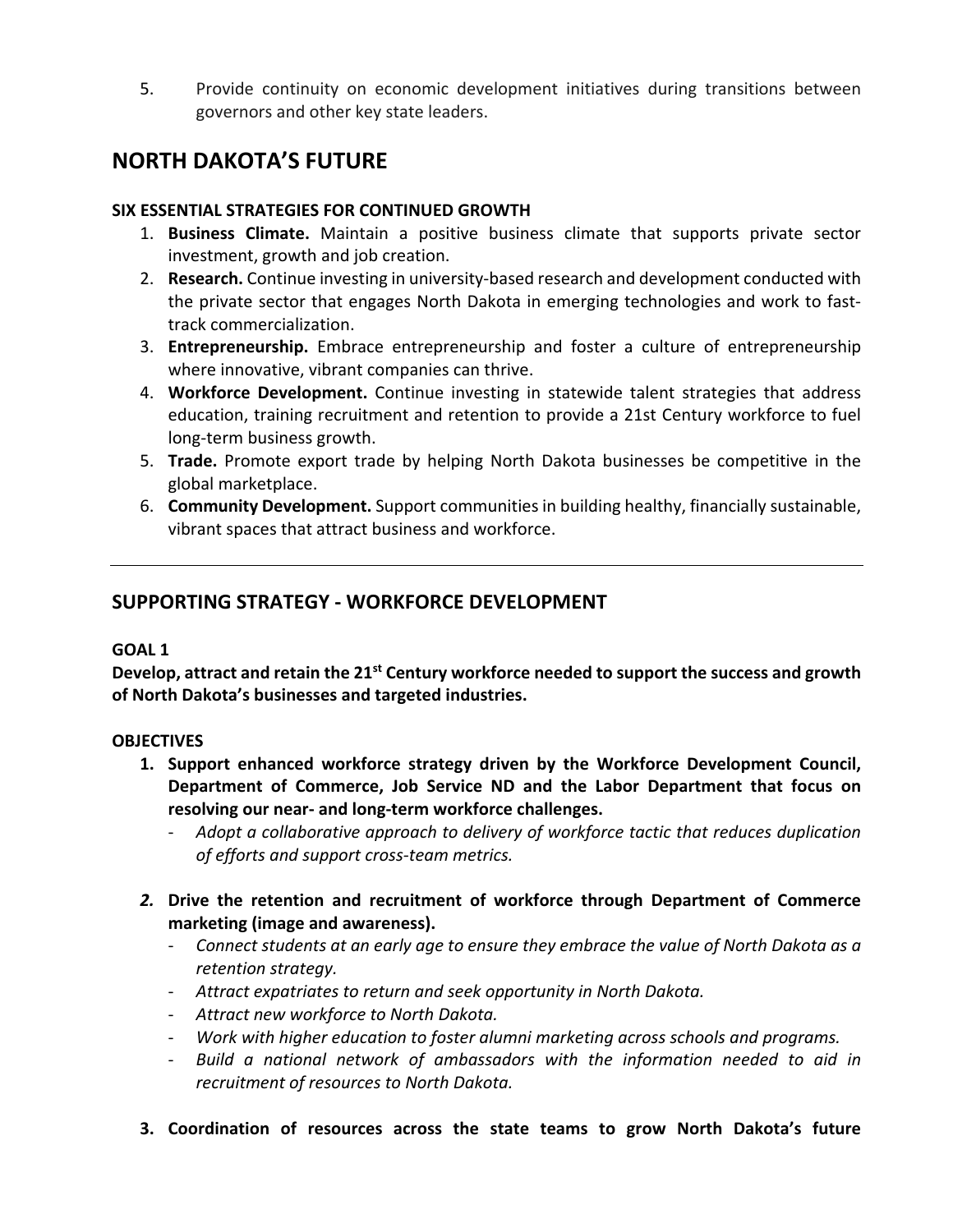#### **workforce.**

- ‐ *Close the middle skills (professional trades) gap and evolve branding to better recruit and retain workers in roles that require more than high school but less than a four‐year degree.*
- ‐ *Drive near term solutions to industry specific needs like healthcare/nursing shortages.*
- ‐ *Foster Cyber/Tech Education + Jobs. The cyber security workforce gap is predicted to reach into the millions at a national level. As an emerging, but vital industry and skill set, North Dakota has an opportunity to become a leader in cyber security/ information technology educational programs and jobs.*
- ‐ *Engage and promote populations with barriers to employment. Target groups include people with disabilities, new Americans, Native Americans and citizens currently or formerly incarcerated.*

#### **BENCHMARKS**

- **1‐1. Number of students taking skilled trade and technical education programs.**  2010: 30,753 2016: 31,712 2025 Target: 37,000 *Source: State Longitudinal Data System*
- **1‐2. Percentage complete of occupational licenses and certifications reviewed.**  2018: 86 licenses/certification and 60 boards 2025 Target: 75% (64/45) *Source: State Longitudinal Data System*
- **1‐3. Retention of residents/net migrations to ND.**  2016: ‐ 8,003 2025 Target: +2,500 *Source: North Dakota Census*
- **1‐4. Retention of graduates from North Dakota Higher Education System**  2010: 1 year 40.7% 3 years 39.5% 5 years 39.2% 2015: 1 year 38.7% 3 years 33.9% 2017: 1 year 39.5% 2025 Target: 43% Source: North Dakota University System
- **1‐5. Influenced visitor spending due to tourism advertising. ‐** *Budget contingent* 2012: \$231.6M 2014: \$236.4M 2016: \$382.2M 2025 Target: \$400M *Source: North Dakota Department of Commerce, Tourism Division – SMARI study*

## **SUPPORTING STRATEGY – BUSINESS DEVELOPMENT**

#### **GOAL 2**

**Position North Dakota as a global business leader and the home of vibrant businesses.** 

#### **OBJECTIVES**

- **1. Establish North Dakota's business climate as one of the best in the nation.** 
	- *Create an environment that supports new business opportunities, expansion of communities, revitalization of main streets and attract workforce.*
	- *Foster growth of both targeted industries and small business to support North Dakota's economy.*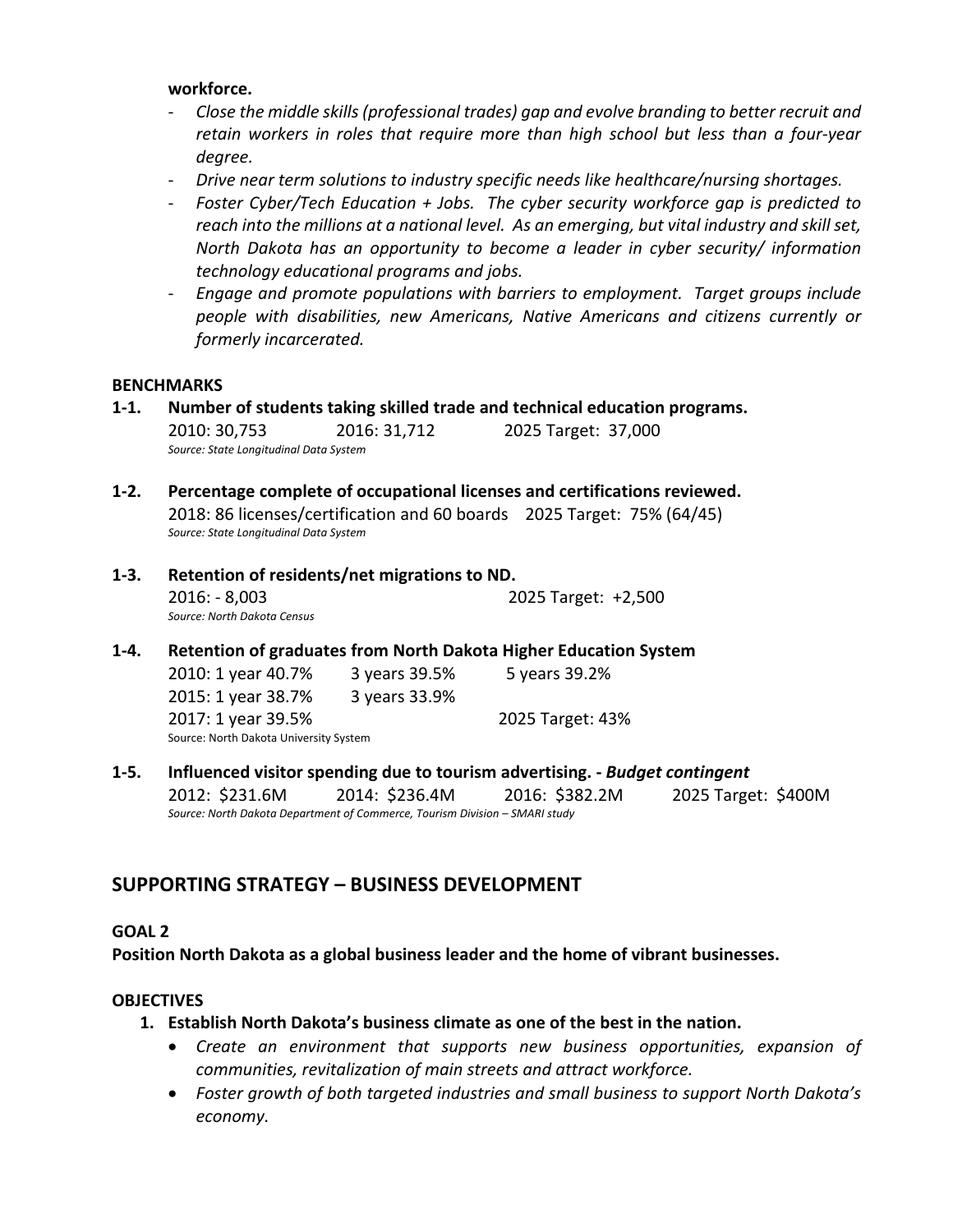- *Recruit and support growth of businesses that bring new wealth to the state, especially in targeted industries.*
- **2. Develop and recruit industries that complement supply chains for target industries and encourage entrepreneurial growth.** 
	- *Continue to support business start‐up, expansion and attraction.*

#### **3. Support and grow a successful public/private international trade model.**

*Support export trade growth to expand North Dakota's global competitiveness.* 

#### **BENCHMARKS**

**2‐1. Number of business start‐ups**  2010: 150 2017: 129 2025 Target: 151 Source: Small Business Development Center 2010: 10,284 2017: 12,585 2025 Target: 13,844 *Source: North Dakota Secretary of State's Office* 

#### **2‐2. Number of total clients served** 2010: 1,183 2019: 953 2025 Target: 1,117 *Source: Small Business Development Center*

## **2‐3. Number of companies working with North Dakota Trade Office.**

2018: 60 2025 Target: 90 *Source: North Dakota Trade Office*

- **2‐4. Total companies utilizing North Dakota Development Fund. –** *Since Inception*  2016: 576 companies\* 2025 Target: 750 companies \*Companies are only counted once, even if they come back for multiple investments. *Source: North Dakota Department of Commerce, North Dakota Development Fund*
- **2‐5. Aggregate use of Seed Capital Tax Credits and Angel Fund Tax Credits ‐** *Budget contingent* 2016: \$9,278,038 2017: \$4,717,477 2025 Target: \$10.0M *Source: ND Tax Department*

#### **2‐6. Total Bank of North Dakota investment through Bank of North Dakota FLEX programs.**  2016: \$32.4M 2017: \$28.4M 2018: \$21.0M *Source: Bank of North Dakota*

**2‐7. Total dollars allocated to the Bank of North Dakota's beginning entrepreneur Program. ‐** *Budget contingent* 2016: \$1.955M 2017: \$3.256M 2018 through Oct: \$1.766 2025 target: \$3.256M *Source: Bank of North Dakota* 

#### **GOAL 3**

**Establish North Dakota as an accelerator for social entrepreneurship and innovation.** 

#### **OBJECTIVES**

**1. Build a state‐wide entrepreneurial ecosystem.**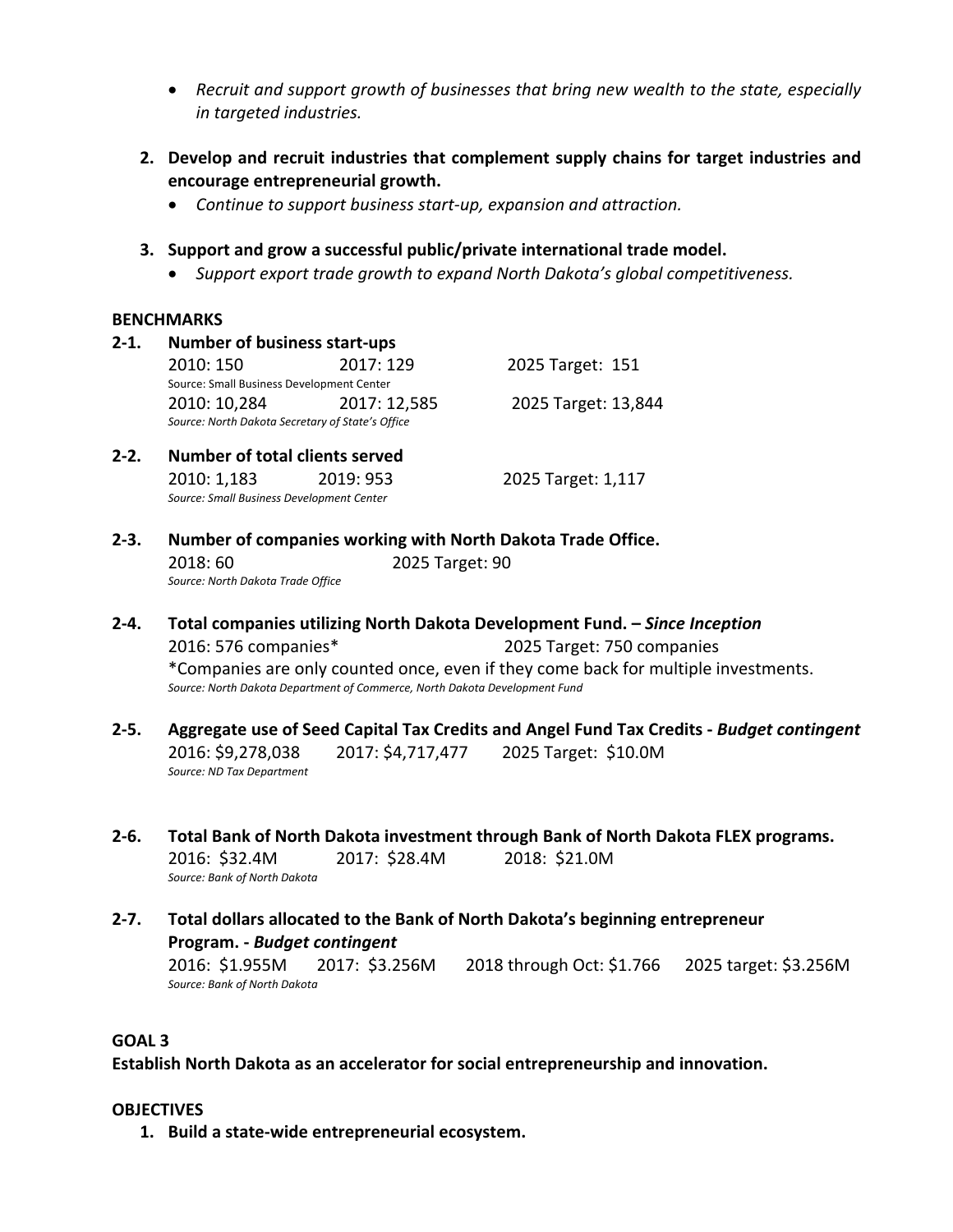- *Continue to support efforts that foster innovative ideas and creative businesses that start and stay in North Dakota. Be an accelerator of innovation.*
- *Support and encourage privately funded seed and early venture capital funds.*
- **2. Enhance and build a value‐added agriculture industry**

#### **BENCHMARKS**

- **3‐1. Number of businesses that complete Innovate ND program. ‐** *Budget contingent* 2010: 100 2012: 135 2025 Target: 200 *Source: North Dakota Department of Commerce, Innovate ND Program*
- **3‐2. Increase in the number of communities with entrepreneurial ecosystem.**  2018: 5 2025 Target: 25 *Source: North Dakota Department of Commerce, CRM tracking*
- **3‐3. Increase number of private sector businesses.**  2010: 25,741 2016: 32,413 2025 Target: 38,000 *Source: Bureau of Labor Statistics*
- **3‐4. Number of Research North Dakota projects in process.** *Budget contingent* 2014: 18 2015: 22 2016: 33 2017: 15 2018: 3 2025 Target: 38 *Source: North Dakota Department of Commerce, CRM tracing*
- **3‐5. Increased use of ND Development Fund new venture capital program.**  2013‐2015 biennium: 15 projects \$3.5M 2015 – 2017 biennium: 15 projects \$2.49M 2017‐2019 biennium: 11 projects \$1.38M 2025 Target: 25 projects \$4.0M *Source: North Dakota Development Fund*
- **3‐6. Number of active Angel Funds offered in North Dakota.**  2010: 9 2017: 15 2025 Target: 18 *Source: North Dakota Tax Department & North Dakota Department of Commerce, CRM tracking*
- **3‐7. Number of APUC projects funded.**  2015‐2017 biennium: 45 projects \$2.66M 2017‐2019 biennium: 23 projects \$920K\* 2025 Target: 54 projects \$2.18M\*\* \*biennium has three more funding periods to complete \*\*Subject to biennial appropriation awarded and 10% increase *Source: North Dakota Department of Commerce*

## **SUPPORTING STRATEGY – COMMUNITY DEVELOPMENT**

**GOAL 4 Position North Dakota's image as a key attractor.** 

#### **OBJECTIVES**

- **1. Recognize perceptions of North Dakota's image impact our attractiveness for visitors, businesses and residents.** 
	- *Continue to support national marketing and media relations efforts to support North Dakota's image.*